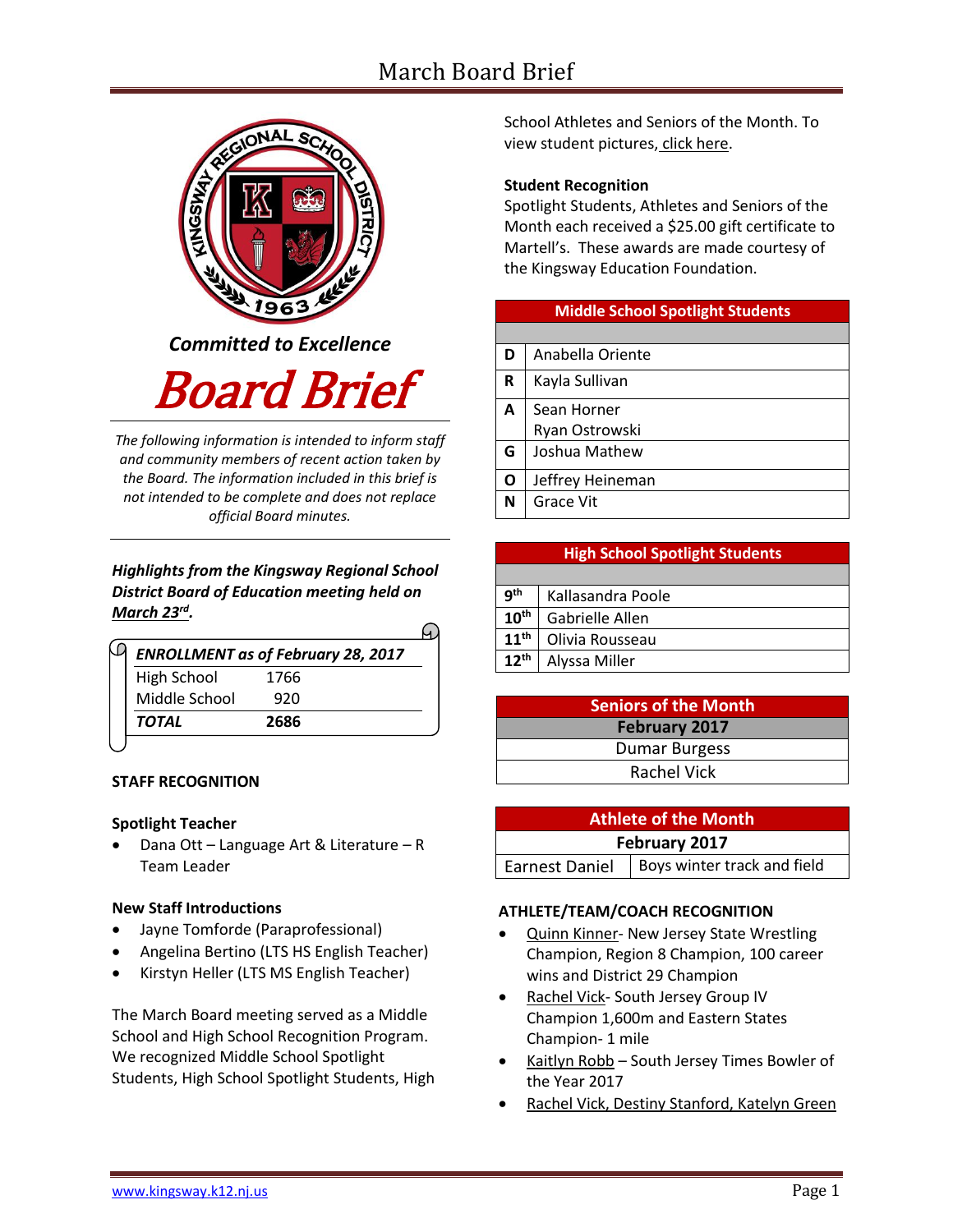and Alexis Mullarkey - State Group IV Champions - Distance Medley Relay

- Felicia Jenkins South Jersey Times Coach of the Year for Girls Basketball.
- Boy's Basketball- Tri County Conference Champions
- **•** Girl's Basketball- Tri County Conference Champions
- Wrestling- Tri County Conference Champions and South Jersey Group IV Champions

# **SUPERINTENDENT'S REPORT**

Dr. Lavender updated the Board on a variety of topics related to the District, which included the following discussion item(s)…

- 2017-18 Budget
- [School Funding](http://www.krsd.org/site/Default.aspx?PageID=1248)
- Rice Notices Regarding Effected Employees
- Formal request for SRO

#### **PRESENTATIONS**

 Mr. Tonelli – Middle School Program Spotlight (Math Working Lunch)

#### **ATTENDANCE SUMMARY**

*2016-2017 Monthly Average % of Students in Attendance for* February*:*

| 2016-2017 Monthly Average %<br>of Students in Attendance |          |                                         |                            |  |
|----------------------------------------------------------|----------|-----------------------------------------|----------------------------|--|
| Grade<br>Level                                           | Feb<br>℅ | 2016-<br>2017<br><b>YTD</b><br>Avg<br>% | Past<br>6 Year<br>Avg<br>% |  |
| 7                                                        | 95.1     | 95.8                                    | 95.3                       |  |
| 8                                                        | 95.1     | 95.3                                    | 94.7                       |  |
| <b>Total MS</b><br>Average                               | 95.1     | 95.6                                    | 95.0                       |  |
| 9                                                        | 94.9     | 95.4                                    | 94.4                       |  |
| 10                                                       | 94.3     | 95.2                                    | 93.5                       |  |
| 11                                                       | 93.4     | 94.6                                    | 92.6                       |  |
| 12                                                       | 92.9     | 93.9                                    | 91.4                       |  |
| <b>Total HS</b><br>Average                               | 93.9     | 94.8                                    | 93.0                       |  |
| <b>District</b><br>Average                               | 94.5     | 95.2                                    | 94.0                       |  |

## **PERSONNEL**

#### *District Employment*

- Retirement:
	- Lori Valentine (Cafeteria-General Worker)
	- Daniel Lang (Custodian)
- Resignation:
	- Denise Marshall (Cafeteria-General Worker)
- Non-Certified Staff:
	- Tina Garrett (General Worker Cafeteria Staff)
	- Joseph Scordo (Bus Driver)
	- Jamie Smith (Bus Driver)
- Schedule "B":
	- Various positions were approved.
- Substitute:
	- Elizabeth DiPietro (Per Diem Substitute Teacher)
	- John Austin (Per Diem Substitute Teacher)
- Leaves of Absence:
	- Sharon Lail (Bus Aide)
- **•** English Language Learner Training:
	- Donna Carpenter
	- Joe Kuppler
	- Jaime Lloyd
	- Mark Hendricks
	- Ann Gillespie
	- Susan Romano
	- Patricia Conn
	- Stacey Oehler
	- Evelyn Torres
	- Tabitha Williams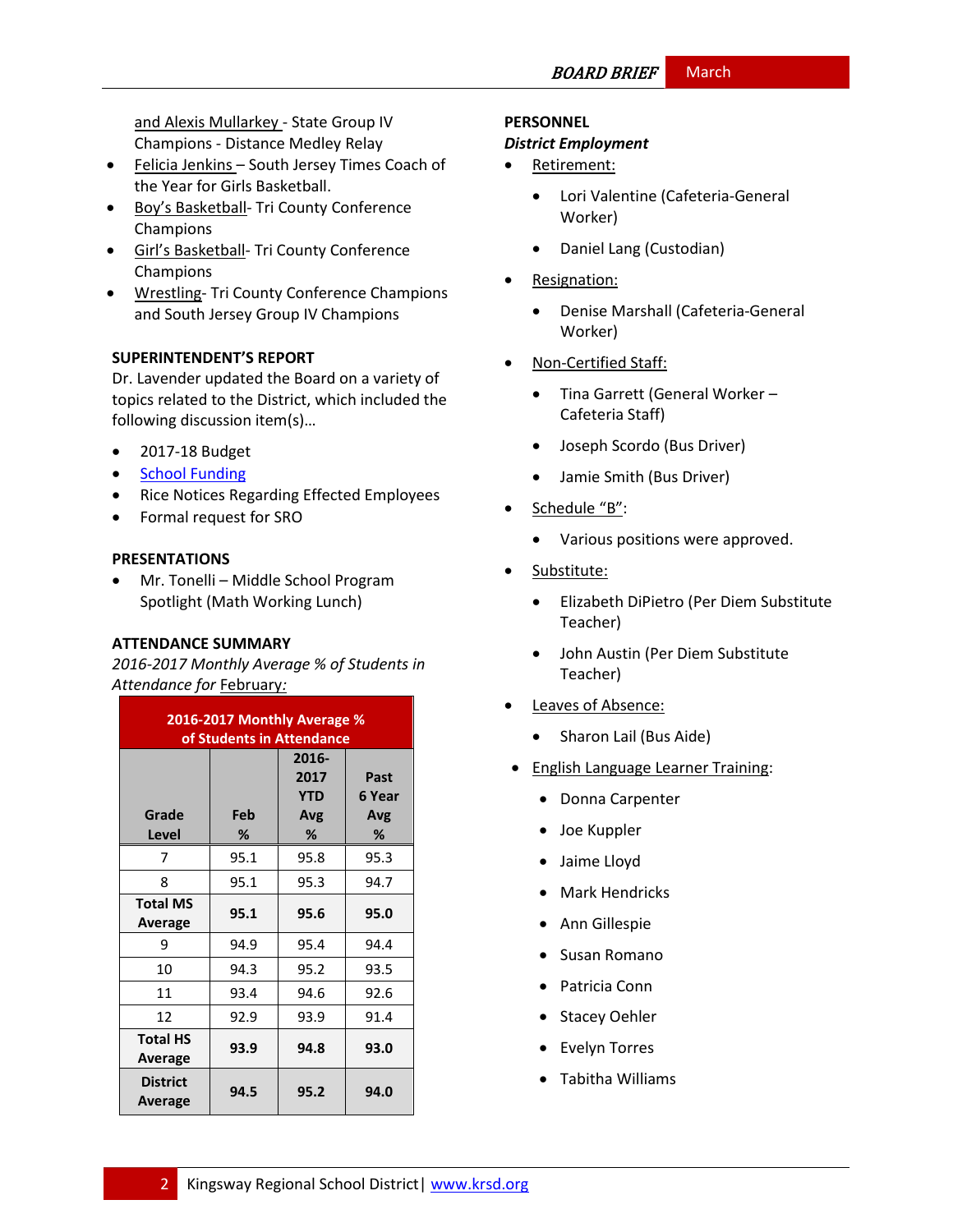# **BOARD BRIEF** March

• Dave Duffin

## *High School Employment*

- Schedule "B":
	- Various positions were approved.

# *Middle School Employment*

None

# **RESOLUTIONS**

- **Resolution abolishing a Secretary position.**  The Board concluded it was necessary to reduce a (0.5) FTE in Secretary at Kingsway Regional Middle School position for financial and programmatic reasons.
- **Resolution abolishing an Athletic Trainer position.** The Board concluded it was necessary to reduce one (1.0) FTE in the Athletic Trainer position for financial and programmatic reasons.
- **Resolution abolishing a Teacher of Music Position.** The Board concluded it was necessary to reduce a (0.5) FTE in Teacher of Music at Kingsway Regional High School position for financial and programmatic reasons.

# **FUNDRAISERS**

- **4/1/2017 Habitat for Humanity Campus Chapter.** The Habitat for Humanity Campus Chapter will be holding an Easter Craft Day and Easter Egg Hunt. The funds will be donated to the Gloucester County Habitat for Humanity.
- **5/16/2017 Dragons Helping Dragons Committee.** The Dragons Helping Dragons Committee will be collecting donations to sign a soccer ball in honor of John Kodluk. The balls will be lining the hallway in honor of his memory. The funds collected will be donated to TOP Sports in memory of John Kodluk.
- **3/31/2017 PAWS.** The PAWS group amended the selling of candy at the Battle of the Bands to have the funds collected

divided between the Gloucester County Animal Shelter and Canine Partners of Life.

- **4/22/2017 to 6/17/2017 Cheerleading.** The Cheerleaders will be doing a roadside clean up. The funds collected will support the cheer banquet and food.
- **4/22/2017 to 6/17/2017 Softball.** The softball program will be doing a roadside clean up. The funds collected will support building materials for the dugout, GoPro and a team building gathering.

# **FIELD TRIPS**

- **3/28/2017** The Academic Assistance Program will be traveling to South Harrison Elementary School to collaborate with small groups of elementary students to read books or play math games.
- **4/5/2017 –** The Middle School Functional Multiple Disabilities class will be traveling to the Dollar Tree in Sewell, NJ to continue to use life skills learned in class.
- **4/11/2017** The  $7<sup>th</sup>$  and  $8<sup>th</sup>$  Grade Choir will be traveling to Citizen's Bank Park to sing the national anthem.
- **5/3/2017 –** The BLA Academy will be traveling to Wegmans Corporation to tour the corporate facility and engage in panel interviews of business executives.
- **5/17/2017** The STEM Academy will be traveling to Philadelphia College of Osteopathic Medicine to be exposed to a medical simulation lab and preform different procedures.
- **5/24/2017 –** The Middle School Student Council will be traveling to Six Flags Great Adventure to attend the awards program.
- **6/1/2017 –** The AP Art History, AP Euro, AP Studio Art, and Art II classes will be traveling to the Metropolitan Museum of Art and to St. John the Divine in New York City to view art objects pertaining to courses of study.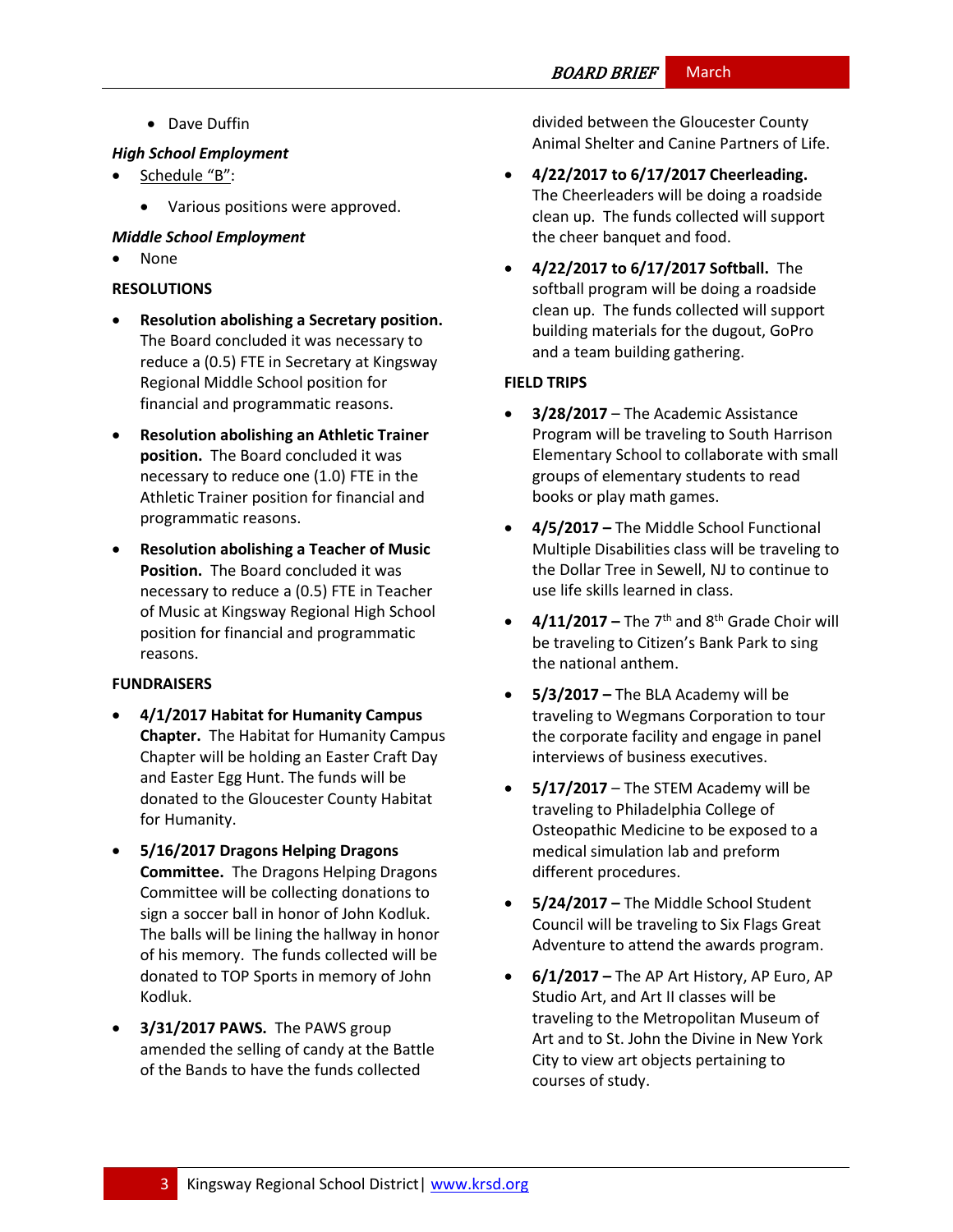**6/8/2017 –** The Academic Assistance Program will be traveling to Adventure Aquarium in Camden, NJ to celebrate academic growth and completion of the program.

# **RESEARCH PROJECT(S)**

None

#### **EMERGENCY DRILLS/CALLS**

| School/     | <b>Time</b>     | <b>Drill</b>      |
|-------------|-----------------|-------------------|
| <b>Date</b> |                 |                   |
| <b>HS</b>   | Start: 12:27 PM | Precautionary     |
| 02/10/2017  | End: 12:47 PM   | Lockdown          |
| <b>HS</b>   | Start: 12:00 PM | <b>Fire Drill</b> |
| 02/22/2017  | End: 12:05 PM   |                   |
| <b>MS</b>   | Start: 01:43 PM | <b>Fire Drill</b> |
| 02/08/2017  | End: 01:50 PM   |                   |
| <b>MS</b>   | Start: 10:35 AM | Precautionary     |
| 02/22/2017  | End: 11:05 AM   | Lockdown          |

# **[POLICY](http://www.straussesmay.com/seportal/Public/DistrictPolicyTOC.aspx?id=f0cc945ef3894b8d9ad5f87d948ca425&PolicyID=)**

The Board recommended the following for FIRST reading for revisions and/or adoption. To access our policy database, [click here.](http://www.straussesmay.com/seportal/Public/DistrictPolicyTOC.aspx?id=f0cc945ef3894b8d9ad5f87d948ca425&PolicyID=)

- Policy #5430 Class Rank
- Policy #5410 Promotion and Retention

The Board recommended the following for SECOND reading for revisions and/or adoption.

None

# **SCHOLARSHIP**

*The Board approved the following Scholarship(s)* 

• None

# **PROGRAMS**

*The Board approved the following programs:*

 Kingsway 2016 - 2017 Spring Athletic Schedule.

# **BUSINESS, FACILITIES & FINANCE**

- **The Board approved the Board Secretary's Report and Bill List.**
- **Receipt and Acceptance of Student Activity and Athletic Account Financial Reports.**

The Board accepts as filed the Middle School, High School and Athletic financial reports for the period ending February 28, 2017.

- **Assurance Statement for Special Education.** The Board approved the Assurance Statement for Special Education.
- **Memorandum of Agreement for Completecare Health Network.** The Board approved the Memorandum of Agreement for CompleteCare Health Network.
- **Job Description(s) – Approval /Revisions.**  The Board approved Curricular, Instructional & Student Supervisor (CISS) job description.
- **Abolishment of Dean of Students Position.**  The Board reviewed the duties and responsibilities of our administrative team and determined for management, financial and programmatic reasons it is desirable to abolish the position of Dean of Students, effective July 1, 2017.
- **ESEA Action Plan.** The Board approved the 12016 Participation ESEA Action Plan.
- **Federal Grant Acceptance and Application Authorization.** The Board authorized the submission of an application for and acceptance of the federal grant entitlement awards for the period of July 1, 2016 through June 30, 2017.
- **Tuition – Sending.** The Board approved the following tuition contract agreements on a sending basis.
	- Receiving District: Gloucester City Jr/Sr High School Duration: 9/1/2016 to 6/30/2017 Annual Tuition Rate: \$12,674.00
	- Receiving District: Gloucester City Jr/Sr High School Duration: 9/1/2016 to 6/30/2017 Annual Tuition Rate: \$12,674.00

#### **MISCELLANEOUS**